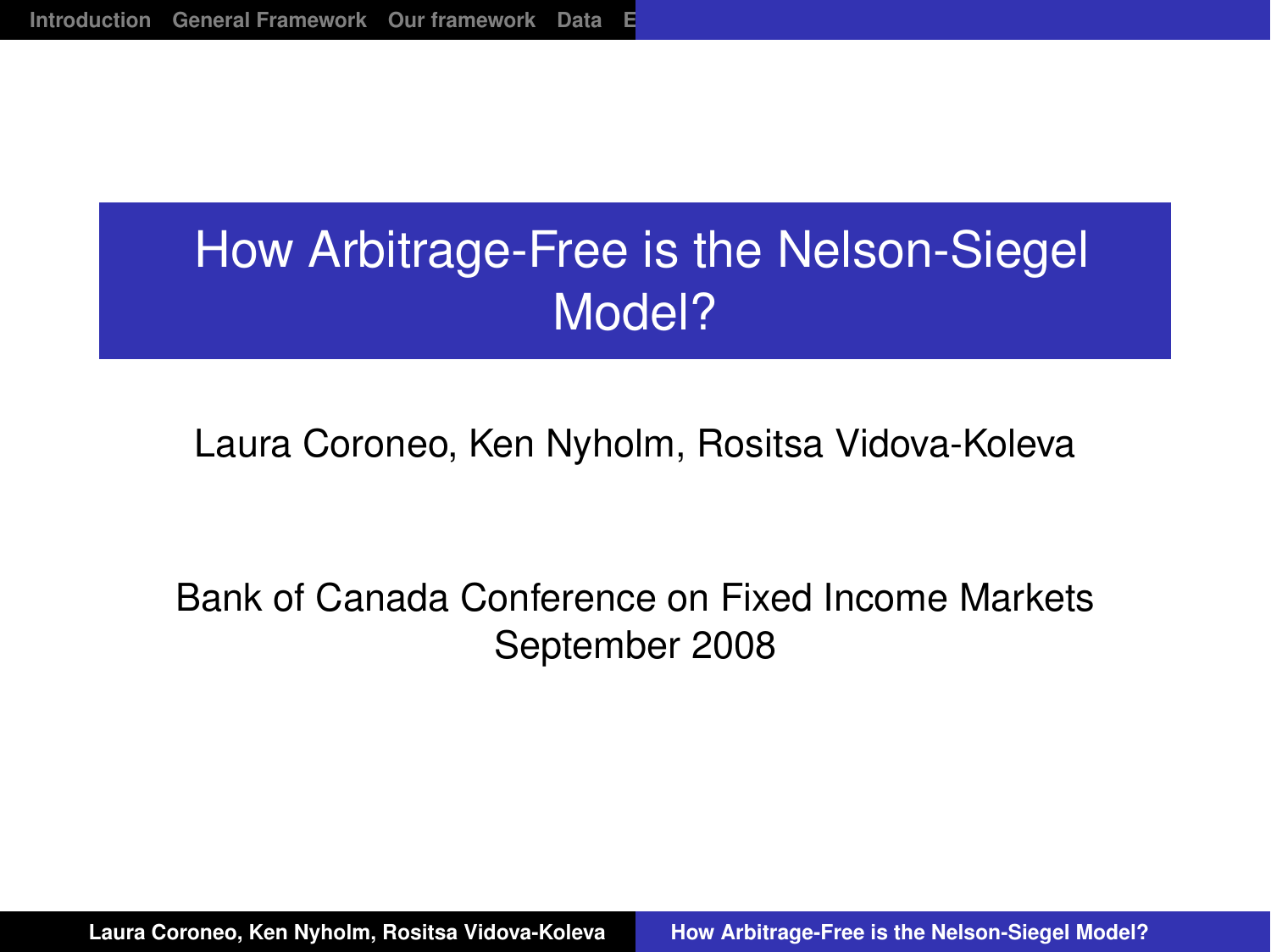#### **Introduction**

In this paper we show that the Dynamic Nelson-Siegel term structure model is arbitrage-free in a statistical sense

- ▶ The Nelson-Siegel model is widely used in *practice* 
	- $\blacktriangleright$  by fixed-income managers
	- $\blacktriangleright$  by Central Banks
	- $\triangleright$  the ECB publishes daily a Svensson-Soderlind yield curve
	- $\triangleright$  and RMA (ECB) uses a regime-switching extension of the Nelson-Siegel model in its foreign reserves management
- $\blacktriangleright$  Four reasons for its success:
	- $\blacktriangleright$  it is easy to estimate
	- $\blacktriangleright$  it provides an intuitive interpretation of yields (level, slope, curvature)
	- $\blacktriangleright$  it recovers yields for all maturities
	- $\triangleright$  and it empirically fits data well in- and out-of-sample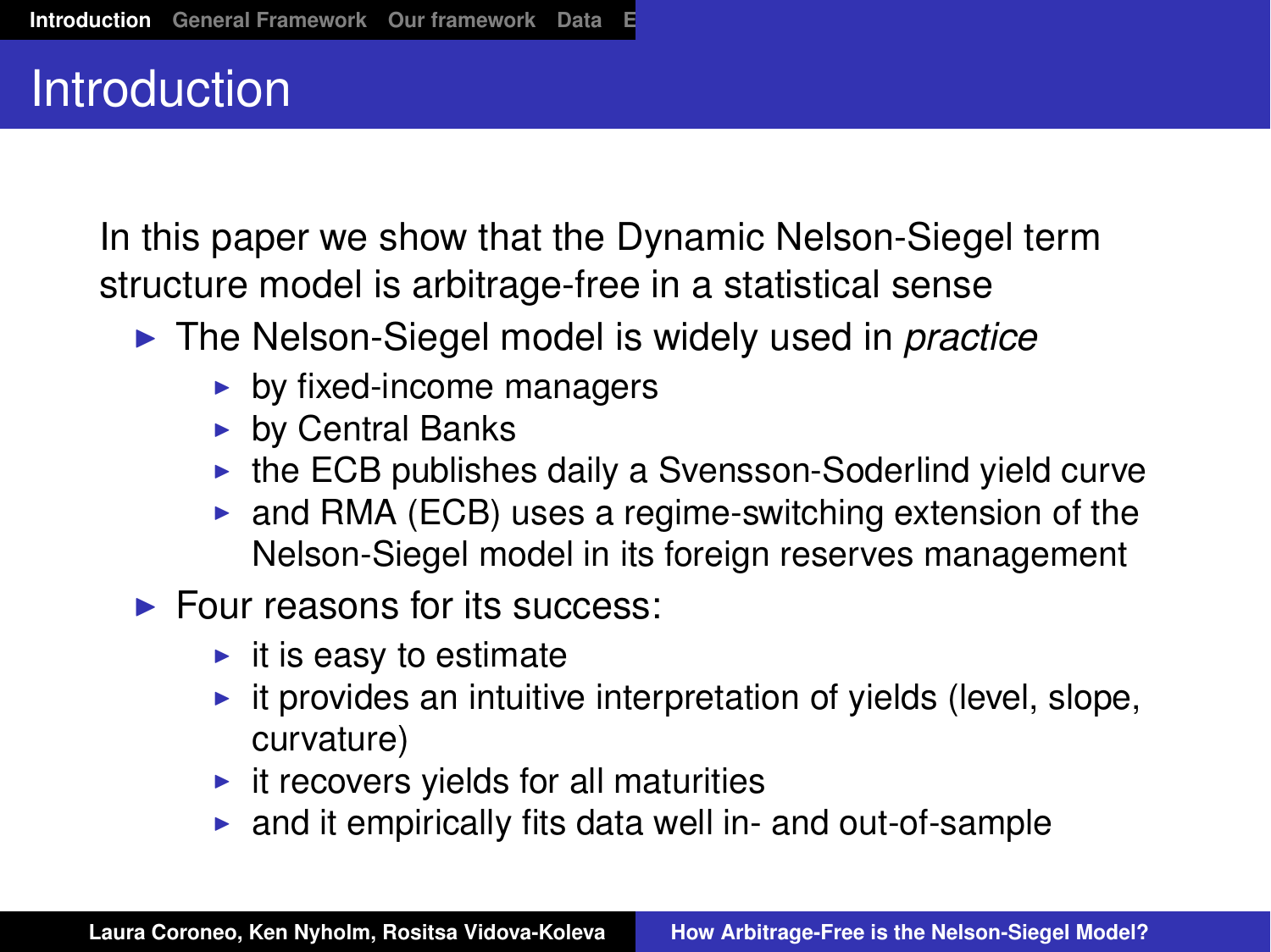#### Introduction

However, from a theoretical view point, the Nelson-Siegel model:

- is not arbitrage-free (Bjork and Christensen  $(1999)$ )
- $\triangleright$  and it does not belong to the family of affine models (Diebold, Ji and Li (2004))

The affine class of no-arbitrage term structure models:

- $\triangleright$  is the preferred choice in the academic literature
- $\blacktriangleright$  it precludes arbitrage opportunities among yields observed at different maturities
- $\triangleright$  and it also produces good in- and out-of-sample fit to observed yields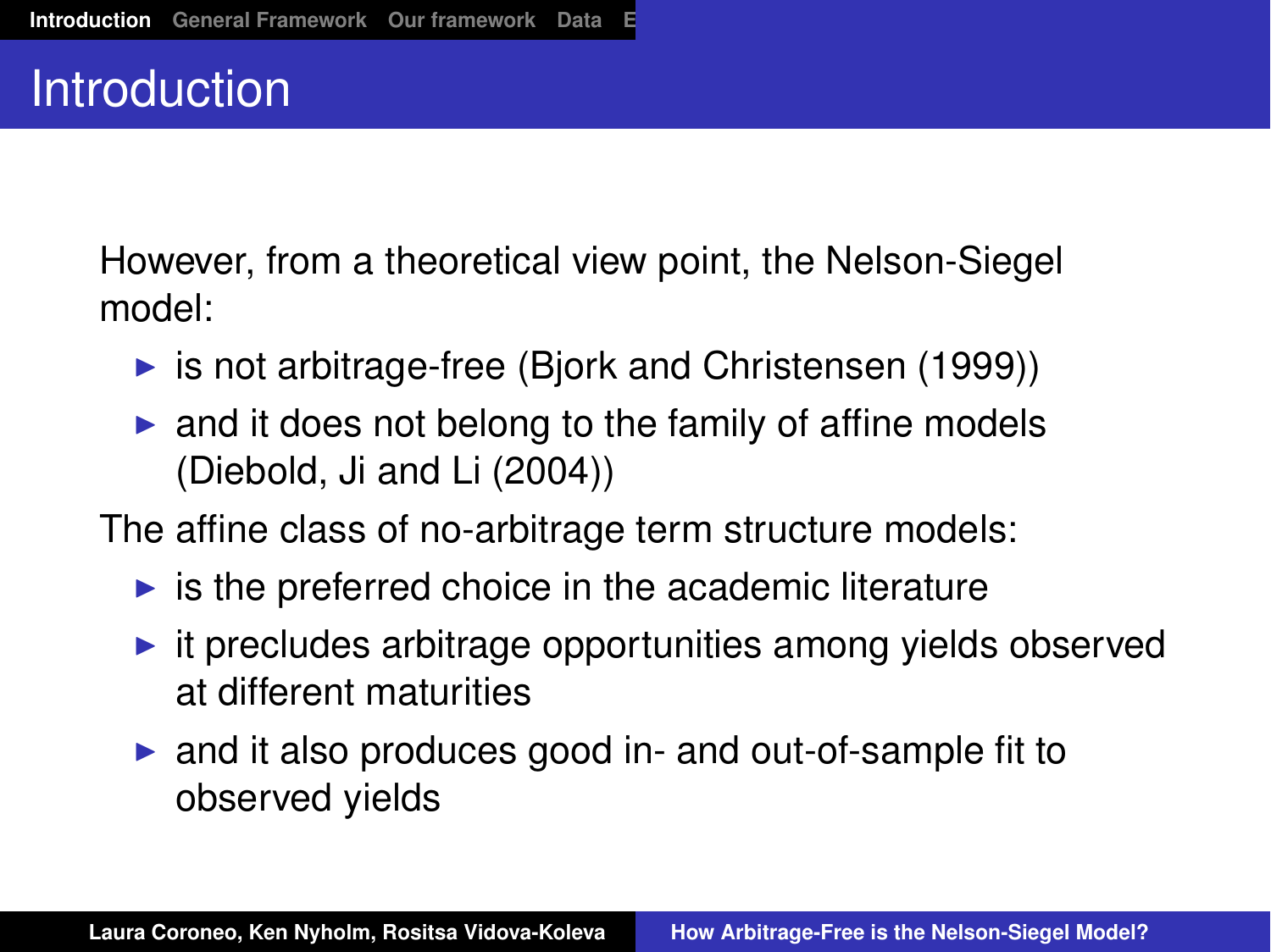#### **Introduction**

In this paper we address the following questions:

- $\triangleright$  how much should we worry about the Nelson-Siegel model not being arbitrage-free by construction?
- $\triangleright$  how significant (in a statistical sense) is the difference between the estimates of the Nelson-Siegel model and the an Affine Arbitrage-free model?
- $\triangleright$  in other words: what is the added value of the no-arbitrage constraints?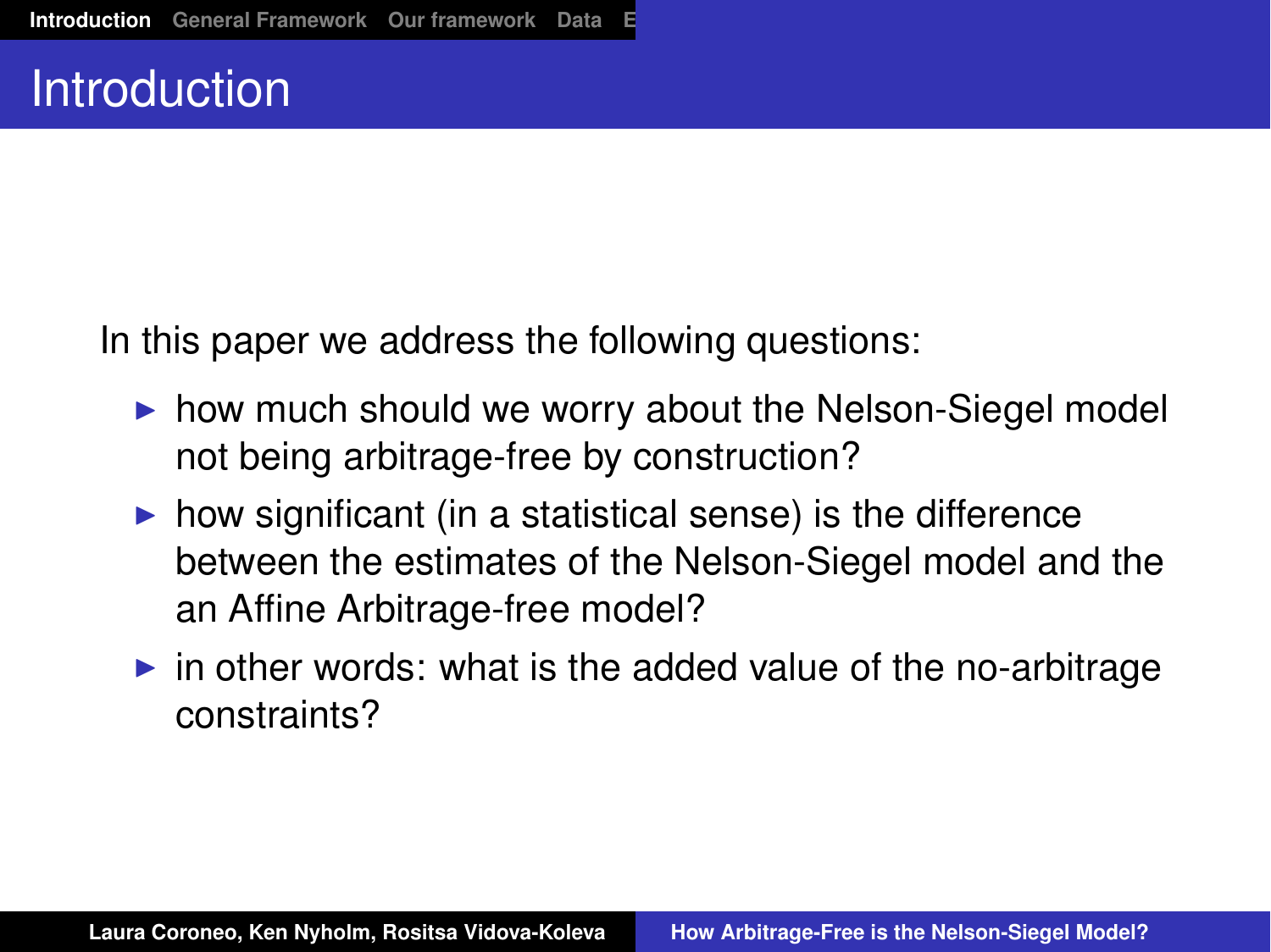## General Framework of a Term Structure Model

$$
y_{t,\tau} = a_{\tau} + b_{\tau}X_t + \epsilon_{t,\tau},
$$

- $\triangleright$   $y_t$ <sub>τ</sub> yields at time *t* for maturity  $\tau$
- $\blacktriangleright$   $X_t$  vector of yield curve factors (common across maturities)
- $\blacktriangleright$  *a<sub>τ</sub>* constant
- $\blacktriangleright$  *b<sub>τ</sub>* yield curve factor loadings
- $\blacktriangleright$   $\epsilon_{t\tau}$  measurement error
- ▶ Nelson-Siegel and Affine No-Arbitrage Models impose different assumptions on  $a_{\tau}$ ,  $b_{\tau}$  and  $X_t$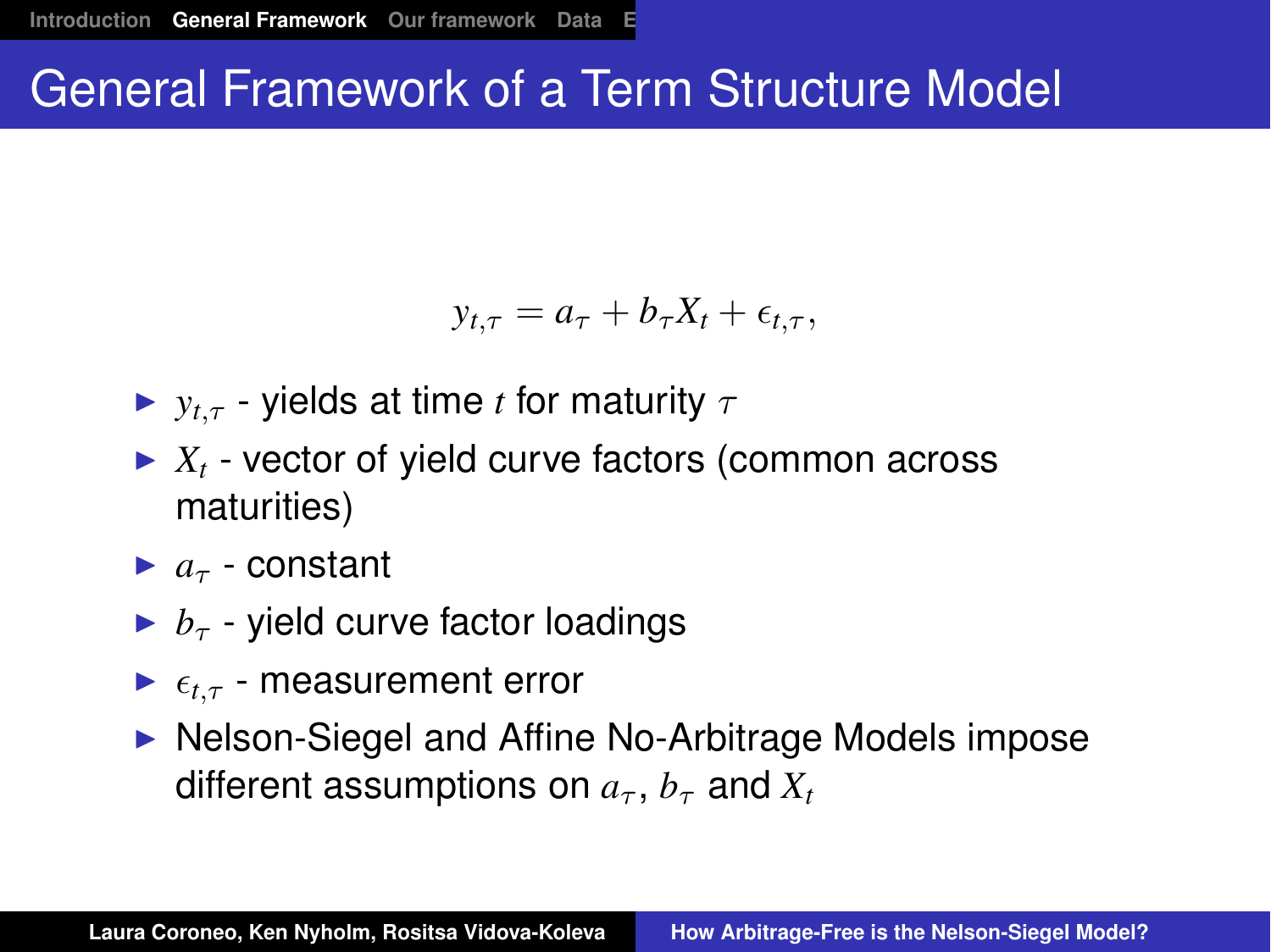# Nelson-Siegel Model

$$
y_{t,\tau} = a_{\tau}^{NS} + b_{\tau}^{NS} X_t^{NS} + \epsilon_{t,\tau}^{NS}
$$

#### where

$$
a_{\tau}^{NS} = 0
$$
  
\n
$$
b_{\tau}^{NS} = \left[1 - \frac{1 - \exp(-\lambda \tau)}{\lambda \tau} \frac{1 - \exp(-\lambda \tau)}{\lambda \tau} - \exp(-\lambda \tau)\right]
$$

- $\blacktriangleright$   $\tau$  time to maturity
- $\blacktriangleright$   $\lambda$  decay parameter
- $\blacktriangleright$   $X_t^{NS} = [$  level, slope, curvature ]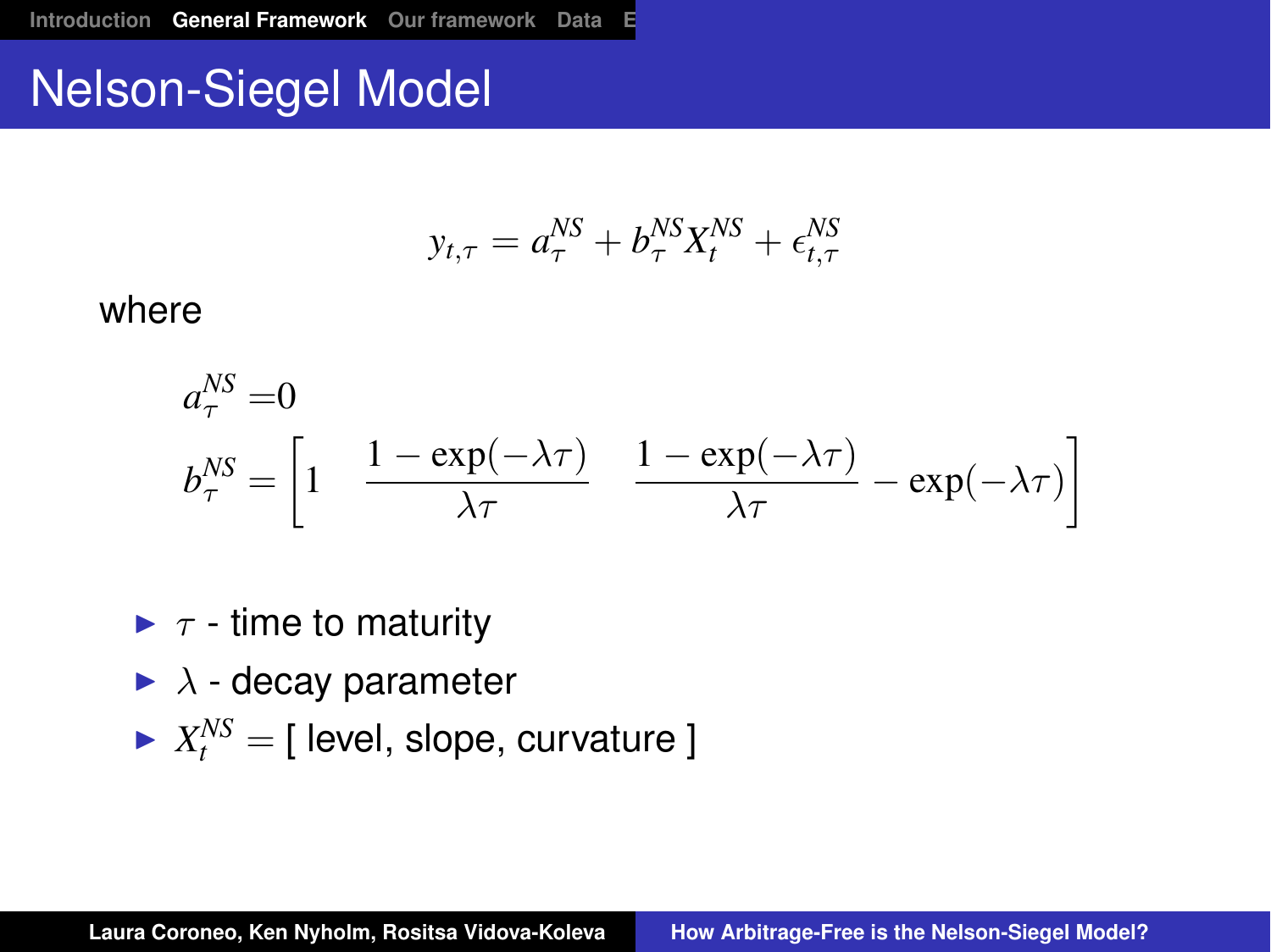#### Affine No-Arbitrage Model

$$
y_{t,\tau} = a_{\tau}^{NA} + b_{\tau}^{NA} X_t^{NA} + \epsilon_{t,\tau}^{NA}
$$

- ► state equation:  $X_t^{NA} = \mu + \Phi X_{t-1}^{NA} + u_t$
- **P** market price of risk:  $\Lambda_t = \lambda_0 + \lambda_1 X_t^{NA}$
- If short rate equation:  $r_t = a_1^{NA} + b_1^{NA}X_t^{NA} + v_t$

 $\blacktriangleright$  no-arbitrage restrictions:

$$
A_{\tau+1} = A_{\tau} + B'_{\tau} (\mu - \Sigma \lambda_0) + \frac{1}{2} B'_{\tau} \Sigma \Sigma' B_{\tau} - A_1, \qquad a_{\tau}^{NA} = -\frac{A_{\tau}}{\tau}
$$
  

$$
B'_{\tau+1} = B'_{\tau} (\Phi - \Sigma \lambda_1) - B'_1, \qquad b_{\tau}^{NA} = -\frac{B_{\tau}}{\tau}
$$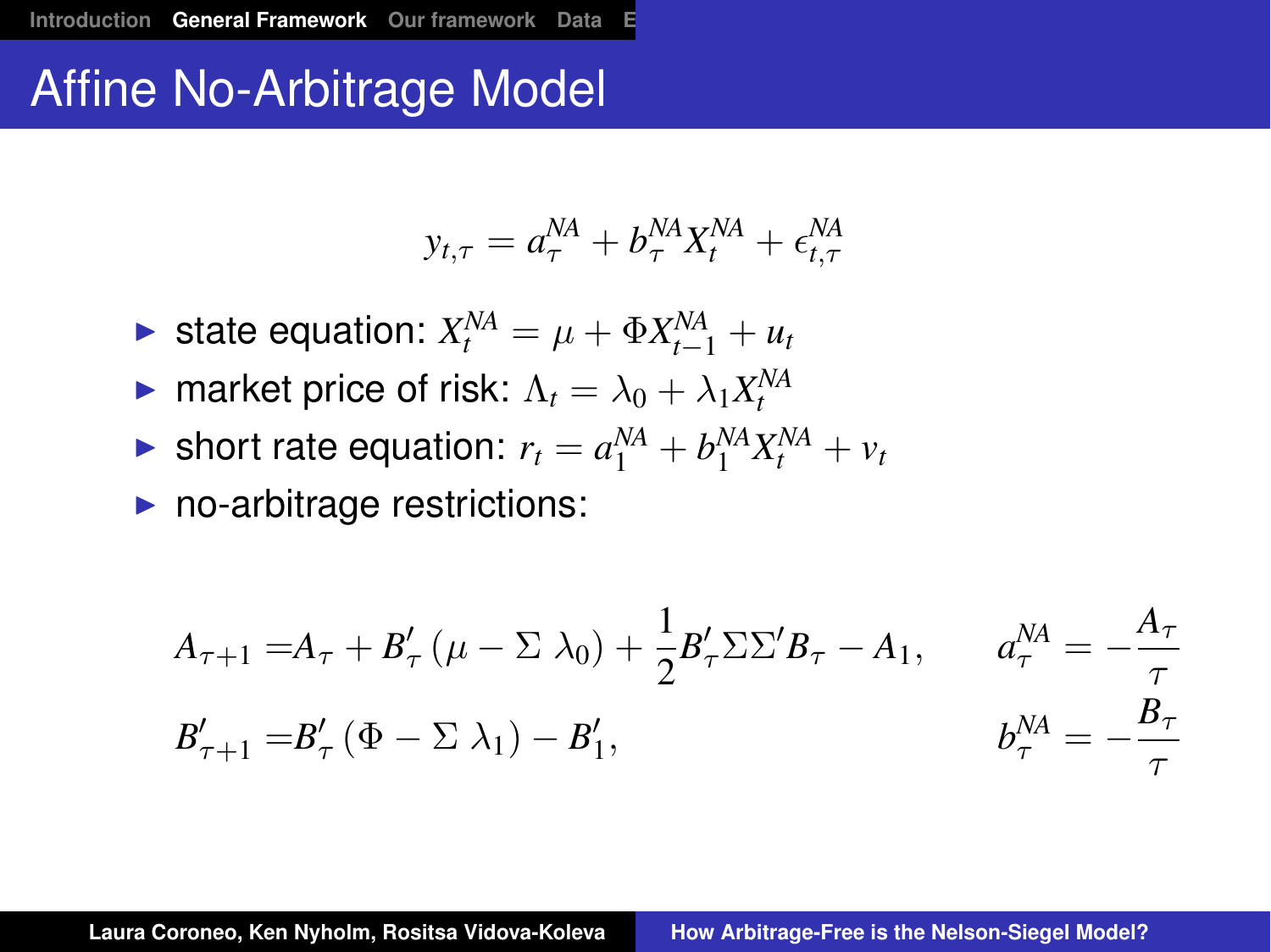# Our framework

$$
y_t = a^{NA} + b^{NA} \hat{X}_t^{NS} + \epsilon_t^{NA}, \quad \epsilon_t^{NA} \sim N(0, \Omega)
$$

- $\blacktriangleright$  relying on a yield-block-resampling approach we generate multiple yield curve data sets
- $\triangleright$  we use the factors estimated from the Nelson-Siegel model,  $\widehat{X}^{NS}_t$ , in the no-arbitrage affine model ...
- $\blacktriangleright$  to estimate  $a^{NA}$  and  $b^{NA}$  that satisfy the no-arbitrage restrictions
- $\triangleright$  in this way we generate empirical confidence intervals for the no-arbitrage loadings
- $\blacktriangleright$  we then test whether  $\widehat{a}^{NA}$  and  $\widehat{b}^{NA}$  are significantly different from  $a^{NS}$  and  $b^{NS}$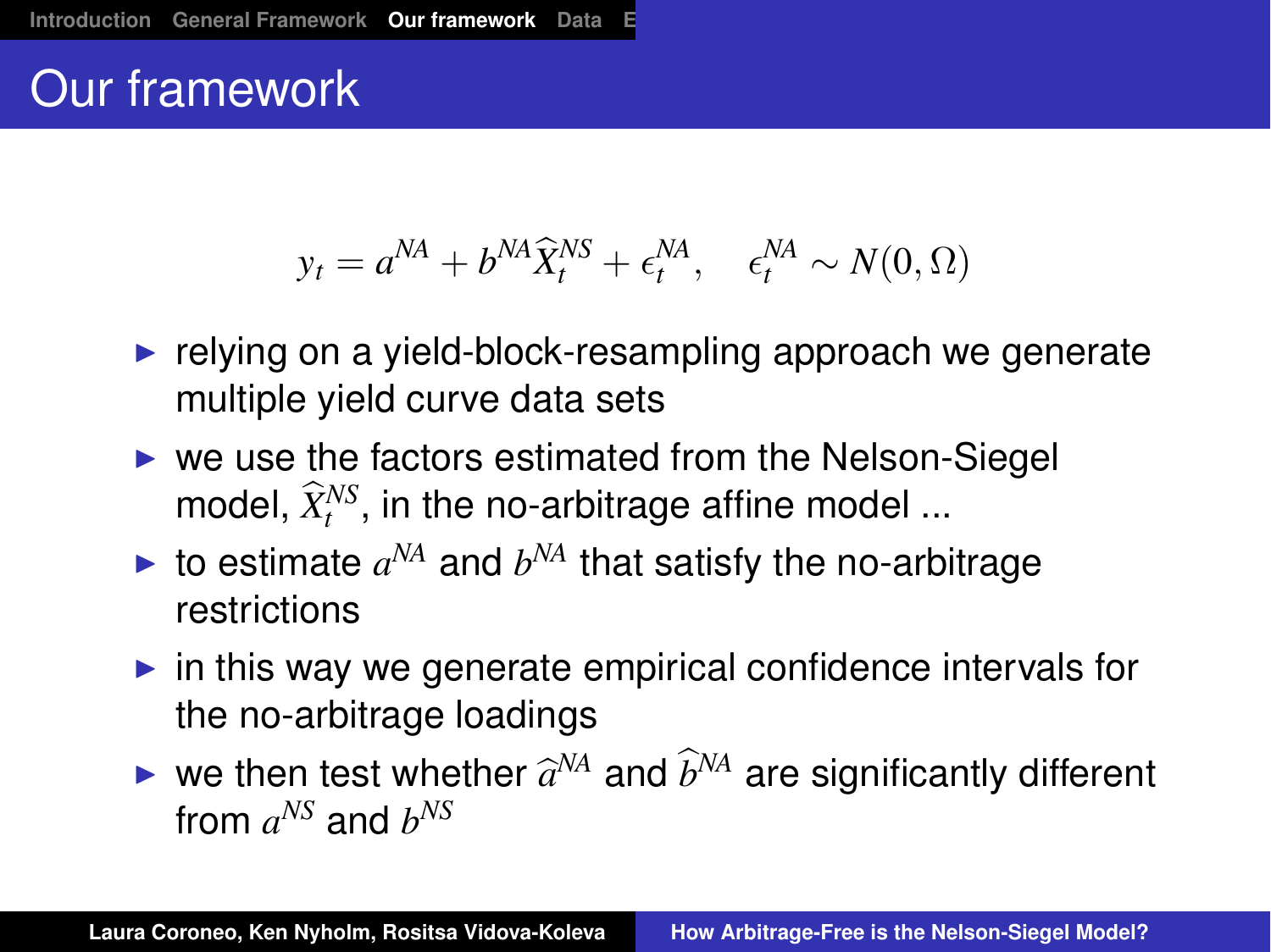# Our framework

Three sets of tests are used to assess whether the NS model is compatible with the no-arbitrage restrictions

1. first using the empirical confidence intervals:

$$
H_0^1: \hat{a}^{\text{NA}}_{\tau} = a^{\text{NS}}_{\tau} = 0
$$
  
\n
$$
H_0^2: \hat{b}^{\text{NA}}_{\tau}(1) = b^{\text{NS}}_{\tau}(1)
$$
  
\n
$$
H_0^3: \hat{b}^{\text{NA}}_{\tau}(2) = b^{\text{NS}}_{\tau}(2)
$$
  
\n
$$
H_0^4: \hat{b}^{\text{NA}}_{\tau}(3) = b^{\text{NS}}_{\tau}(3)
$$

- 2. then looking at the in-sample performance of the NS factors with and without the arbitrage constraints
- 3. and finally by looking at the out-of-sample forecast performance of the NS factors with and without the arbitrage constraints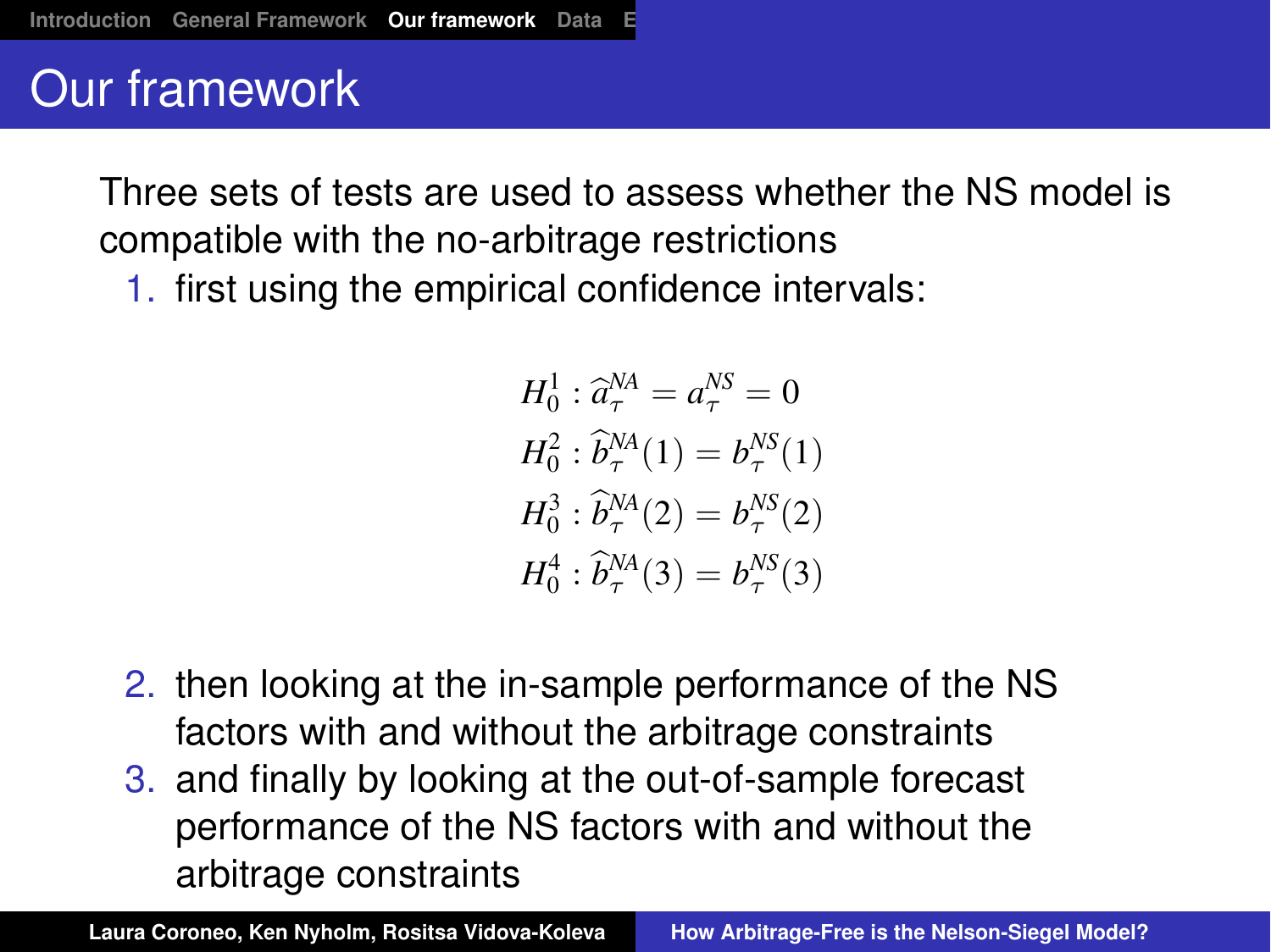

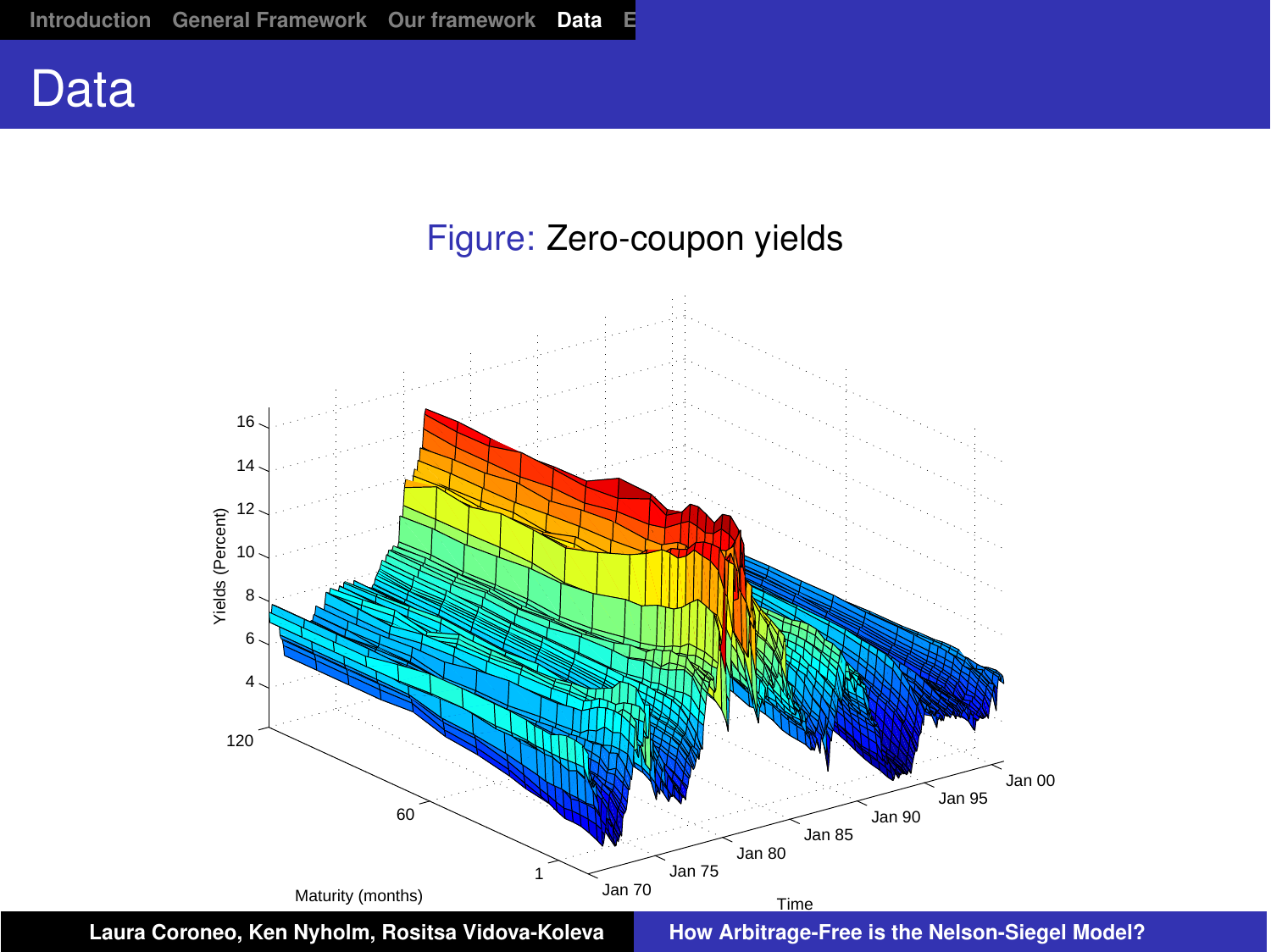#### Data

- $\triangleright$  US monthly zero-coupon yields from 1970:1 to 2000:12
- $\blacktriangleright$  Maturities 1, 3, 6, 9, 12, 15, 18, 21, 24, 30, 36, 48, 60, 72, 84, 96, 108, 120 months (Francis Diebold's homepage)

Table: Summary statistics for selected maturities

| $\tau$ | mean | std dev | min  | max   | $\rho(1)$ | $\rho(2)$ | $\rho(3)$ | $\rho(12)$ |
|--------|------|---------|------|-------|-----------|-----------|-----------|------------|
| - 3    | 6.75 | 2.66    | 2.73 | 16.02 | $0.97*$   | $0.94*$   | $0.91*$   | $0.71*$    |
| 12     | 72   | 2.57    | 3.11 | 15.82 | $0.97*$   | $0.94*$   | $0.91*$   | $0.74*$    |
| 24     | 7.46 | 2.44    | 3.78 | 15.65 | $0.98*$   | $0.94*$   | $0.92*$   | $0.75*$    |
| 60     | 7.84 | 2.25    | 4.35 | 15.01 | $0.98*$   | $0.96*$   | $0.94*$   | $0.79*$    |
| 84     | 7.99 | 2.18    | 4.35 | 14.98 | $0.98*$   | $0.96*$   | $0.94*$   | $0.78*$    |
| 120    | 8.05 | 2.14    | 4 44 | 14.93 | $0.98*$   | $0.96*$   | $0.94*$   | $0.78*$    |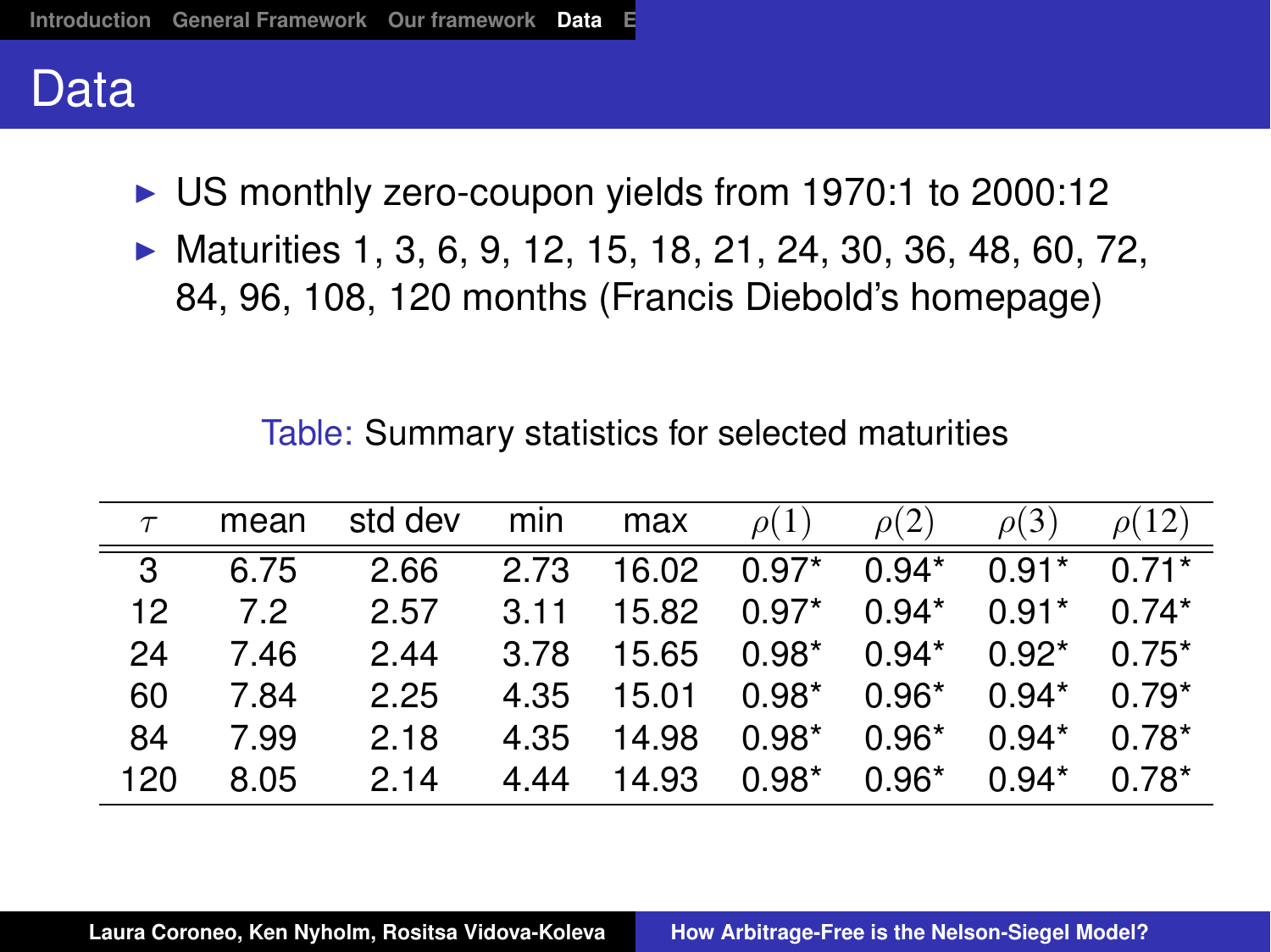# **Estimation**

- $\triangleright$  for the Nelson-Siegel model we follow Diebold and Li (2006): fix  $\lambda = 0.0609 \longrightarrow \widehat{X}^{NS}_t$
- $\triangleright$  the estimation of the affine No-arbitrage model follows (Ang, Piazzesi and Wei (2006))
	- $\blacktriangleright$  First step:
		- ▶ VAR in the NS factors,  $X_t^{NS} = \mu + \Phi X_{t-1}^{NS} + u_t$
		- ▶ OLS of the short rate (1-month yield),  $r_t = a_1^{NA} + b_1^{NA}X_t^{NS} + v_t$
	- $\triangleright$  Second step:
		- ightharpoonup min SSR to estimate the market price of risk parameters,  $\lambda_0$ and  $\lambda_1$
		- **•** compute the no-arbitrage loadings  $\widehat{a}^{NA}$  and  $\widehat{b}^{NA}$
	- $\blacktriangleright$  Last step:
		- $\triangleright$  to account for the two-step procedure, confidence intervals around  $\widehat{a}^{\scriptscriptstyle \sf{N}}$  and  $\widehat{b}^{\scriptscriptstyle \sf{N}}$  constructed using resampling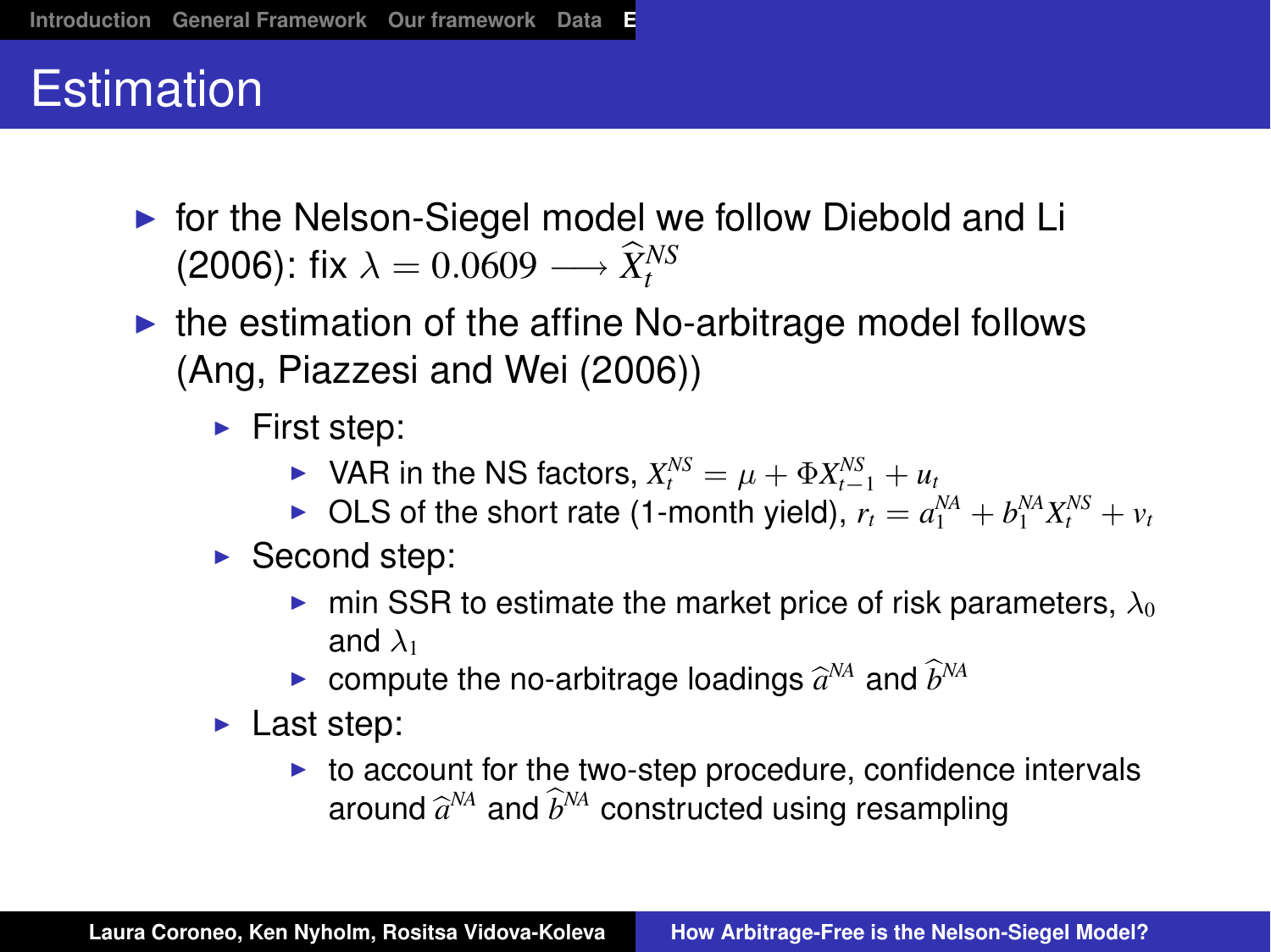#### In-sample fit

| Residuals from the Nelson-Siegel model |          |             |            |           |           |  |  |  |
|----------------------------------------|----------|-------------|------------|-----------|-----------|--|--|--|
| $\tau$                                 | mean     | <b>RMSE</b> | <b>MAD</b> | $\rho(1)$ | $\rho(6)$ |  |  |  |
| 3                                      | 0.027    | 0.114       | 0.013      | 0.274     | 0.159     |  |  |  |
| 12                                     | 0.046    | 0.122       | 0.015      | 0.586     | 0.127     |  |  |  |
| 24                                     | $-0.040$ | 0.073       | 0.005      | 0.493     | 0.044     |  |  |  |
| 60                                     | $-0.053$ | 0.096       | 0.009      | 0.655     | 0.312     |  |  |  |
| 120                                    | 0.002    | 0.140       | 0.020      | 0.699     | 0.345     |  |  |  |

Residuals from no-arbitrage model

| 3   |          | 0.080  0.132  0.018  0.448  0.219 |                            |  |
|-----|----------|-----------------------------------|----------------------------|--|
| 12. | $-0.019$ | 0.109  0.012  0.514  0.147        |                            |  |
| 24  | -0.041   | 0.071  0.005  0.491  0.134        |                            |  |
| 60  | 0.004    |                                   | 0.100  0.010  0.688  0.350 |  |
| 120 | -0.060   |                                   | 0.144 0.021 0.705 0.464    |  |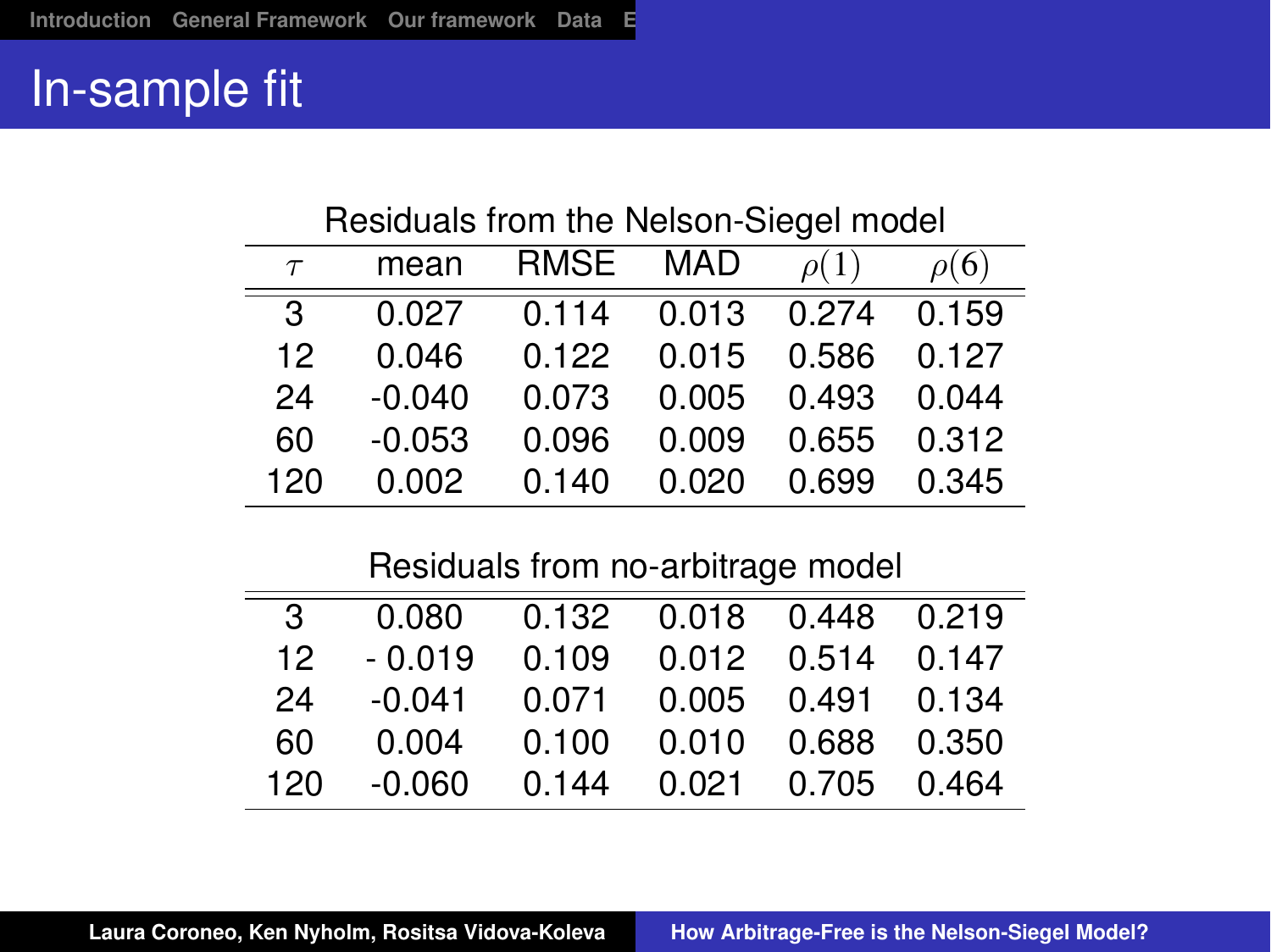#### **Test**

|        | Intercept |                    | Level       |                       | Slope       |                                        | Curvature   |                   |
|--------|-----------|--------------------|-------------|-----------------------|-------------|----------------------------------------|-------------|-------------------|
| $\tau$ | $a^{NS}$  | $\widehat{a}^{NA}$ | $b^{NS}(1)$ | $\widehat{b}^{NA}(1)$ | $b^{NS}(2)$ | $\widehat{b}^{NA}$ (<br>$\overline{2}$ | $b^{NS}(3)$ | $\hat{b}^{NA}(3)$ |
| 3      | 0.00      | 0.00               | 1.00        | 0.99                  | 0.91        | 0.89                                   | 0.08        | 0.10              |
| 12     | 0.00      | 0.01               | 1.00        | 1.00                  | 0.71        | 0.72                                   | 0.23        | 0.26              |
| 24     | 0.00      | 0.00               | 1.00        | 1.00                  | 0.53        | 0.53                                   | 0.29        | 0.27              |
| 30     | 0.00      | 0.00               | 1.00        | 1.01                  | 0.46        | 0.46                                   | 0.30        | 0.26              |
| 36     | 0.00      | $-0.01$            | 1.00        | 1.01                  | 0.41        | 0.41                                   | 0.29        | 0.25              |
| 48     | 0.00      | $-0.01$            | 1.00        | 1.00                  | 0.32        | 0.32                                   | 0.27        | 0.23              |
| 60     | 0.00      | $-0.01$            | 1.00        | 1.00                  | 0.27        | 0.26                                   | 0.24        | 0.21              |
| 84     | 0.00      | 0.00               | 1.00        | 1.00                  | 0.19        | 0.19                                   | 0.19        | 0.19              |
| 120    | 0.00      | 0.01               | 1.00        | 0.99                  | 0.14        | 0.13                                   | 0.14        | 0.18              |

Estimated  $\widehat{a}^{NA}$  and  $\widehat{b}^{NA}$  are close to  $a^{NS}$  and  $b^{NS}$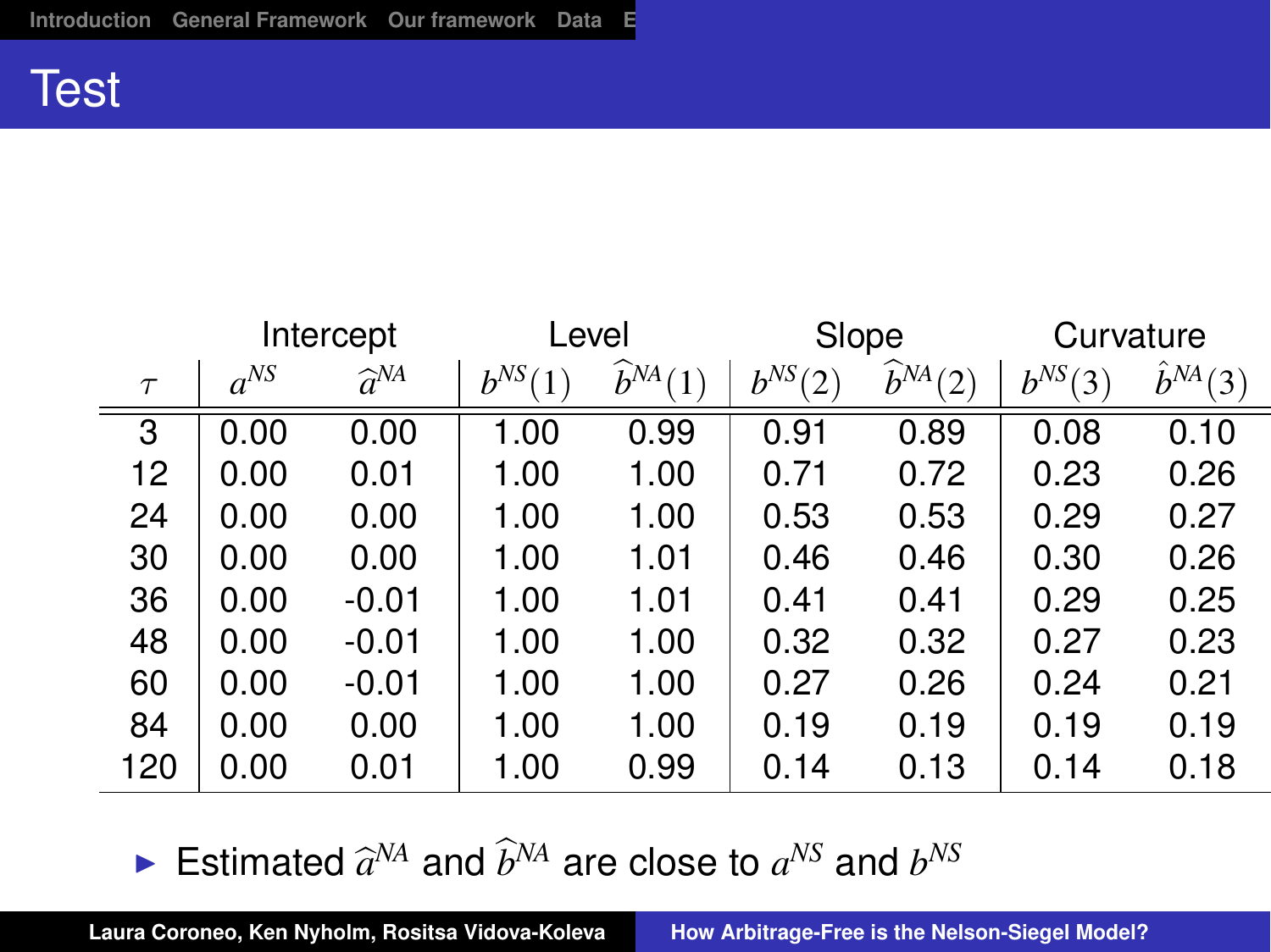### **Test**



How Arbitrage-Free is the Nelson-Siegel Model?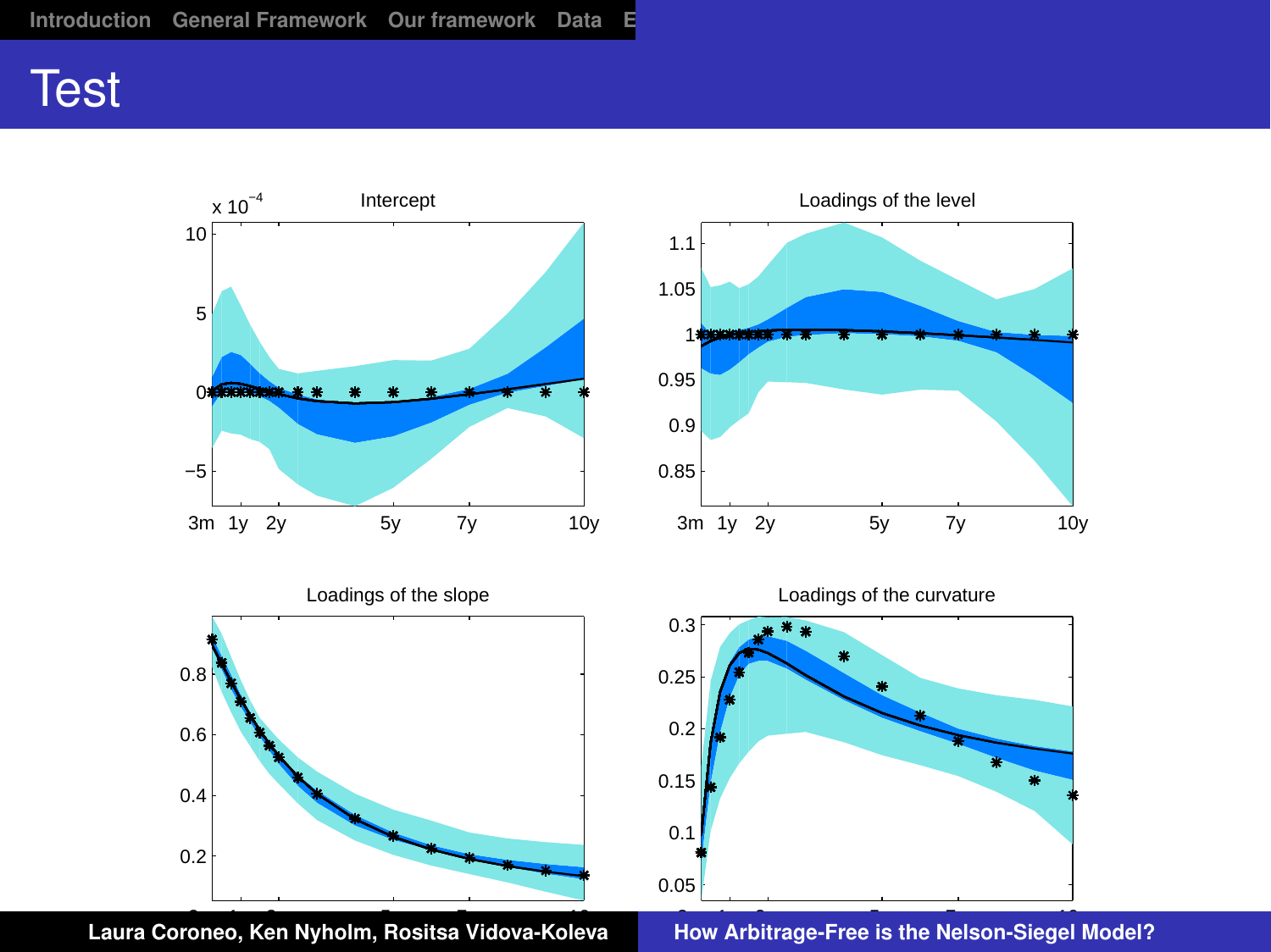# Out-of-sample forecast

Further results

- **P** generate  $h = 1$ , 6, 12-steps ahead iterative forecasts
- $\triangleright$  project the yield curve factors forward using the estimated  $\hat{X}_{t+h|t}^{NS}$  =  $\sum_{s=0}^{h-1} \hat{\Phi}^s \hat{\mu} + \hat{\Phi}^h \hat{X}_t^{NS}$
- $\triangleright$  compute out-of-sample yield forecasts for the two models, given the projected factors

$$
\hat{y}_{t+h|t}^{NS} = b^{NS} \hat{X}_{t+h|t}^{NS}
$$

$$
\hat{y}_{t+h|t}^{NA} = \hat{a}^{NA} + \hat{b}^{NA} \hat{X}_{t+h|t}^{NS}
$$

- $\blacktriangleright$  Evaluation period 1994:01 to 2000:12
- $\triangleright$  The benchmark is the random walk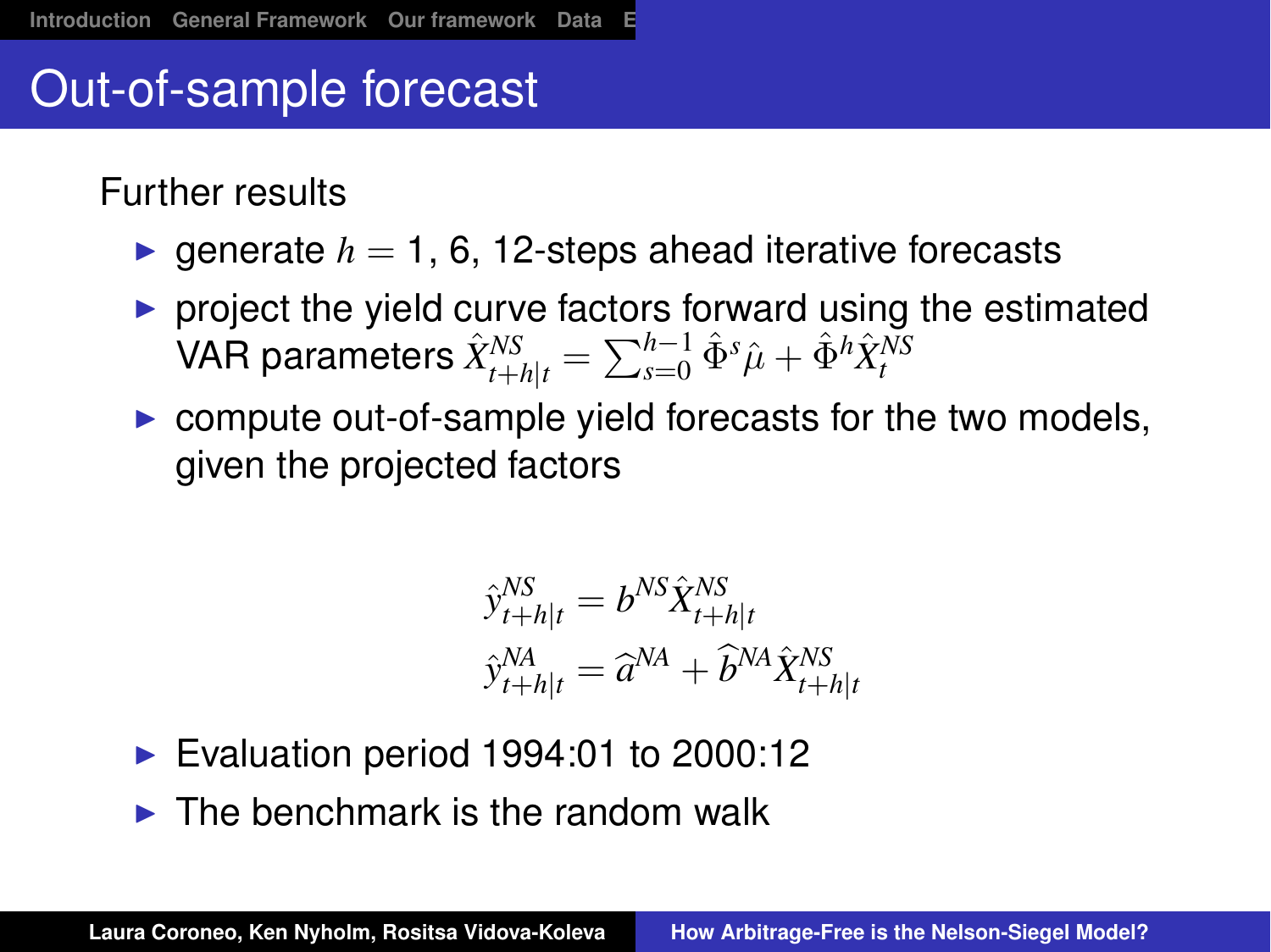#### Out-of-sample forecast

#### Mean Squared Forecast Errors

|        |           | 1-m ahead |           | 6-m ahead | 12-m ahead |      |
|--------|-----------|-----------|-----------|-----------|------------|------|
| $\tau$ | <b>NS</b> | NA        | <b>NS</b> | ΝA        | <b>NS</b>  | ΝA   |
| 3      | 0.91      | 0.89      | 0.72      | 0.70      | 0.64       | 0.63 |
| 12     | 1.01      | 1.00      | 0.80      | 0.81      | 0.64       | 0.65 |
| 24     | 1.09      | 1.11      | 0.80      | 0.80      | 0.67       | 0.67 |
| 30     | 1.04      | 1.04      | 0.80      | 0.78      | 0.68       | 0.67 |
| 36     | 0.99      | 0.98      | 0.80      | 0.78      | 0.70       | 0.69 |
| 48     | 0.98      | 0.98      | 0.84      | 0.81      | 0.76       | 0.73 |
| 60     | 1.10      | 1.04      | 0.88      | 0.85      | 0.81       | 0.79 |
| 84     | 1.08      | 1.08      | 0.91      | 0.91      | 0.87       | 0.86 |
| 120    | 1.08      | 1.32      | 1.02      | 1.08      | 1.00       | 1.05 |

MSFE relative to the random walk